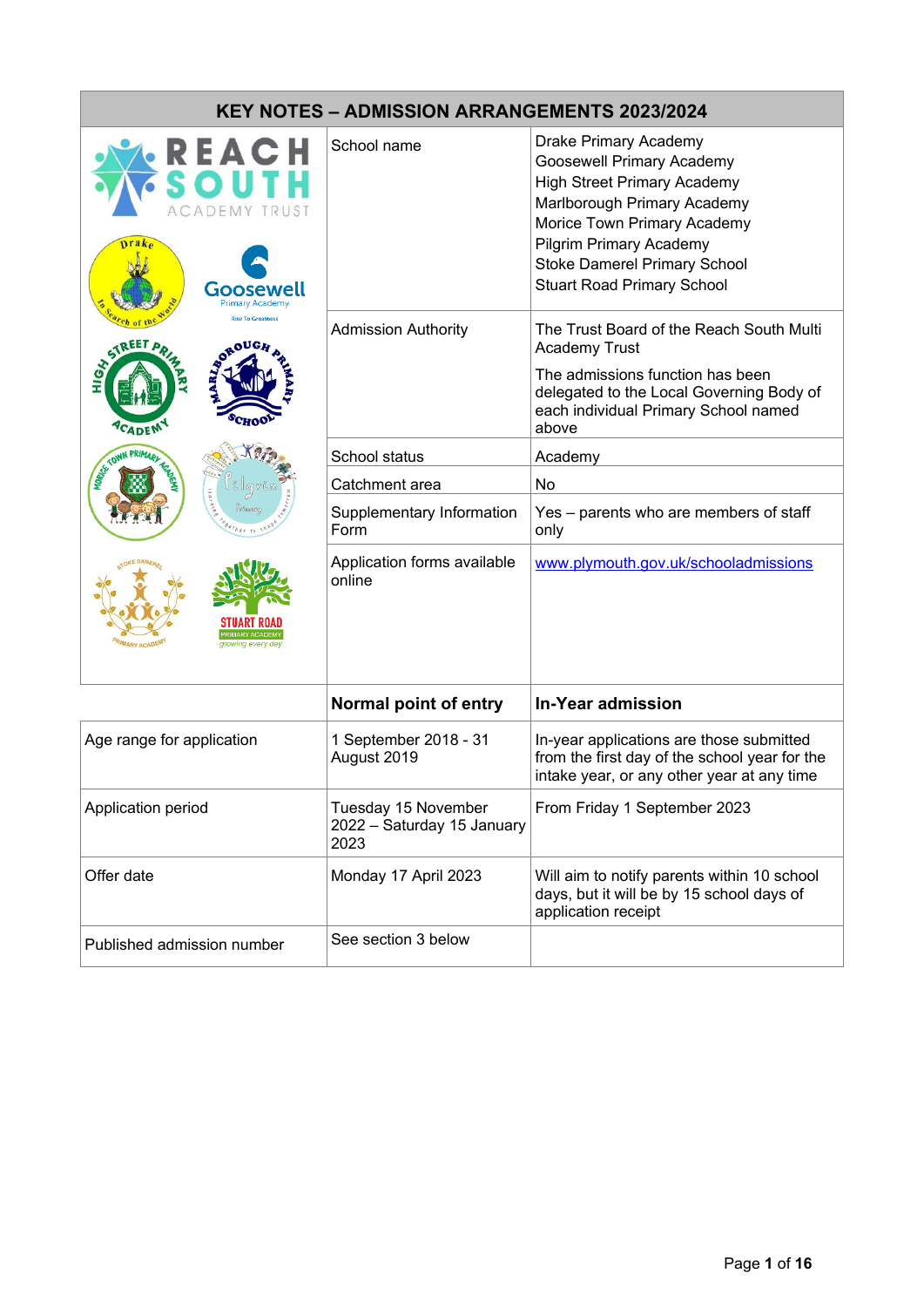# **INDEX**

SECTION 1

- (i) Application process for Reception admissions (normal point of entry)
- (ii) Application process for in-year admissions

## SECTION 2

- (i) Oversubscription criteria for normal point of entry and in-year admissions
- (ii) Staff supplementary information for

## SECTION 3

Published admission number (PAN)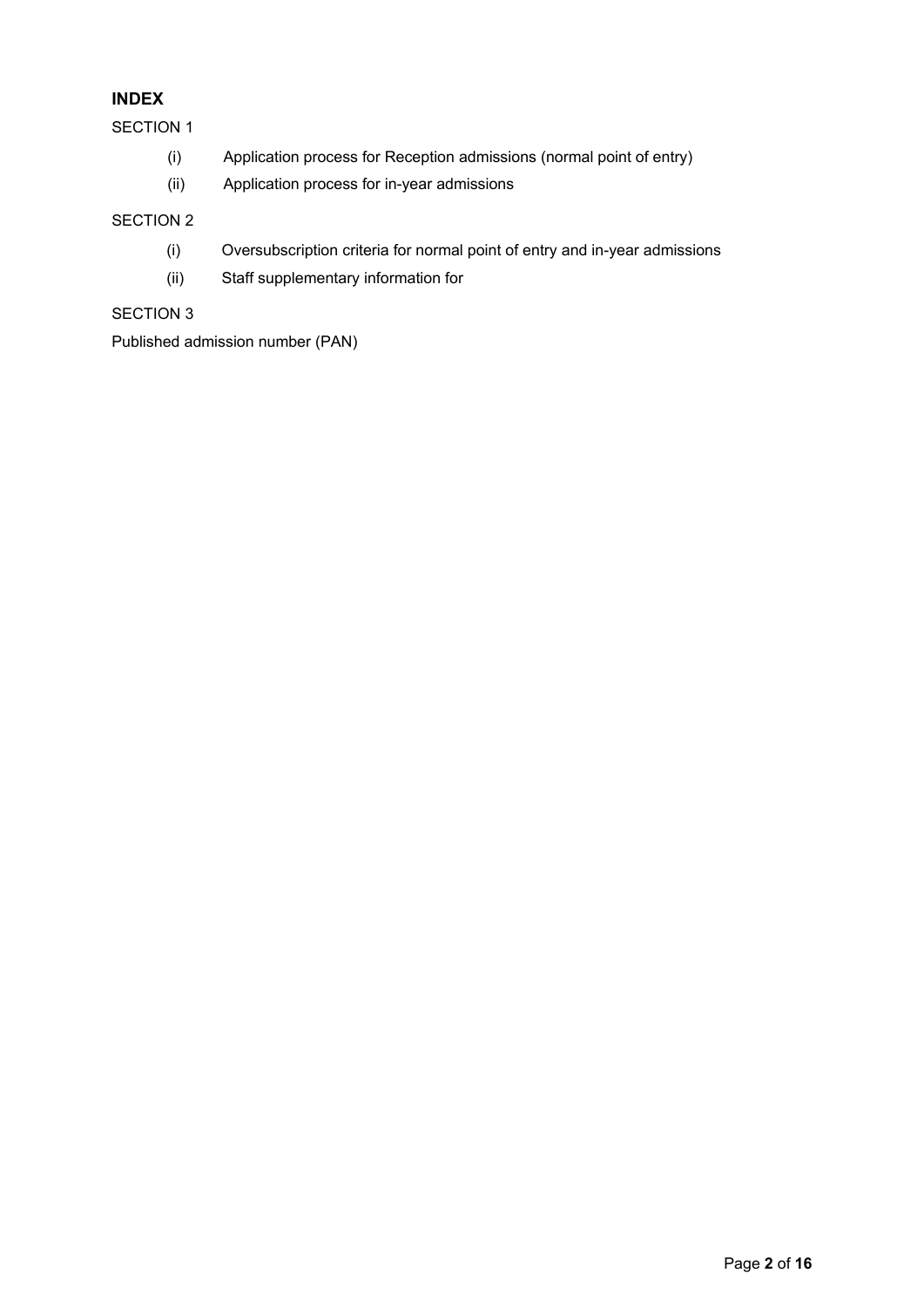# **ADMISSION ARRANGEMENTS: REACH SOUTH MULTI ACADEMY TRUST**

The Trust Board of the Reach South Multi Academy Trust is the Admission Authority for Drake Primary Academy, Goosewell Primary Academy, High Street Primary Academy, Marlborough Primary Academy, Morice Town Primary Academy, Pilgrim Primary Academy, Stoke Damerel Primary School and Stuart Road Primary School. The Admission Authority will comply with provisions within the School Admissions Code and the School Appeals Code available at [www.gov.uk/government/publications/school-admissions-code--2.](http://www.gov.uk/government/publications/school-admissions-code--2)

The admission arrangements outlined within this document apply to admissions in the 2023/2024 academic year.

The school is fully inclusive and welcomes applications for the admission of children with special educational needs and disabilities (SEND) and other protected characteristics defined by the Equality Act 2010. The school's admission arrangements are determined and implemented within the Equality Act Duty.

## **SECTION 1**

## **(i) Reception admissions (normal point of entry)**

The admission arrangements outlined within this section apply to children starting in the Reception Year for the first time in 2023/2024. The published admission number (PAN) for this year group is shown in the school list at Section 3 and in the Starting School guide for parents. The closing date for application is 15 January 2023. Allocation results will be notified on National Offer Day (17 April 2023). The Admission Authority follows Plymouth City Council's coordinated primary admissions scheme available at [www.plymouth.gov.uk/schooladmissions.](http://www.plymouth.gov.uk/schooladmissions)

Late applications (i.e. applications from 16 January 2023 until the first day of term in September 2023, but not made in-time to enable the Local Authority to offer a place on National Offer Day) will be processed by the Local Authority after all on-time applications have been processed, which will unfortunately reduce the chances of the child being offered a place. Parents are therefore strongly advised to submit their applications on-time.

All applicants must:

- (i) Complete the Common Application Form available from, and returnable to their home Local Authority;
- (ii) In addition, applicants applying under criteria 3 below must complete the staff supplementary information form which is available on page 10 & 11 of this policy and return it direct to the School Admissions Team, Plymouth City Council<sup>1</sup>.

## **(ii) In-Year admissions (admissions outside the normal point of entry)**

The admission arrangements outlined within this section apply to in-year admissions during the 2023/2024 academic year.

An In-Year an application submitted on or after the first day of the school year for the intake year, or any other year group at any time. Requests for admission to Reception made after the normal round of admissions – after 31 August 2023 – and requests for places in other year groups should be made direct to Plymouth City Council<sup>1</sup>.

With the exception of a child with an Education, Health and Care Plan (EHCP), all applications that meet the criteria will be considered under Plymouth City Council's Fair Access Protocol.

Parents should be aware that the PAN set for Reception applies only for the duration of the school year of entry (i.e. to applications both in and outside the normal admission round to Reception only). Such applications may be refused where there are no places remaining within the PAN set for that intake.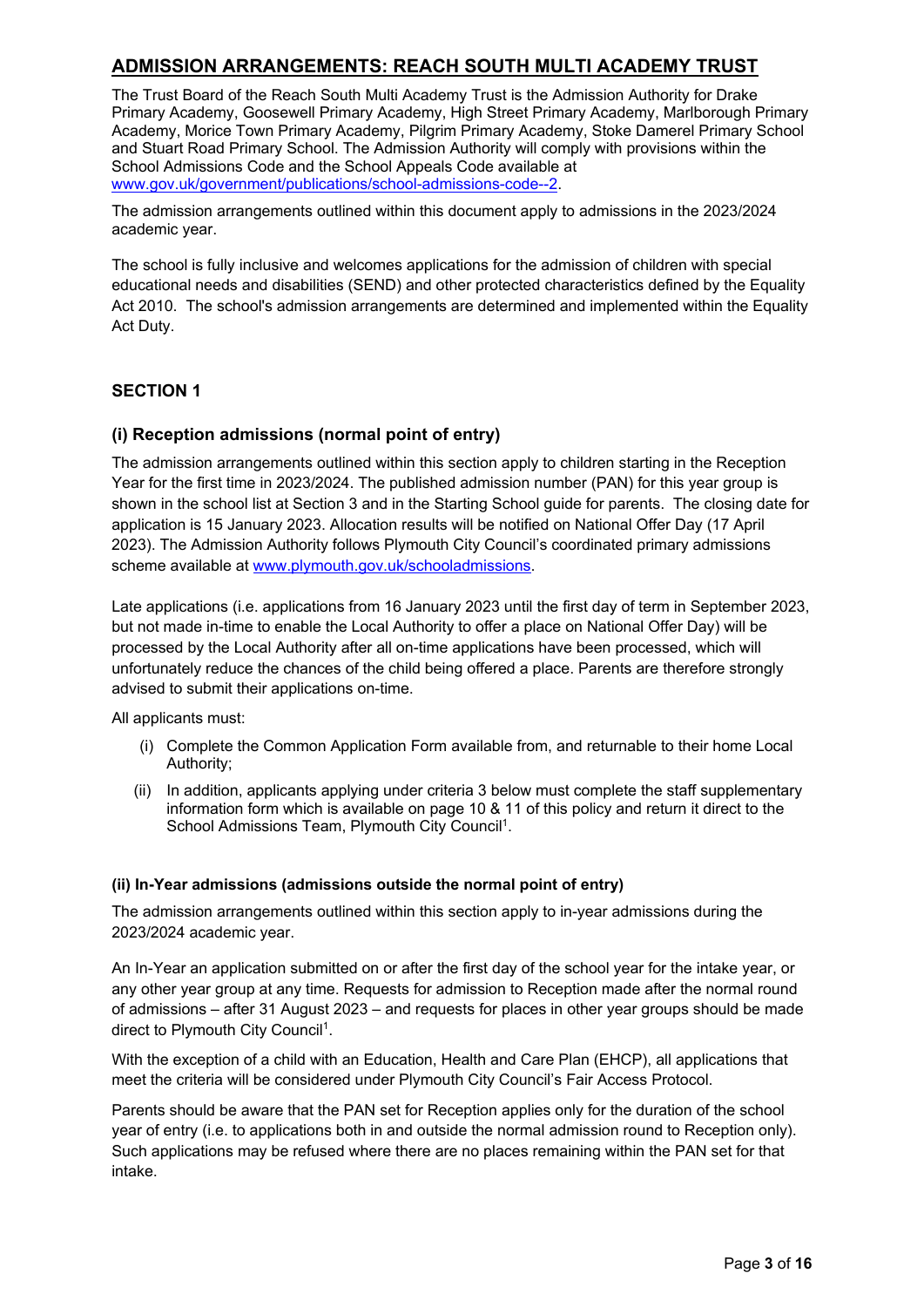If an application is made for admission to a year group other than Reception, the child will be admitted to the school, unless admitting the child would prejudice the efficient provision of education and / or use of resources.

Where there are multiple applicants for a year group other than Reception Year and the school has determined that only a lower number of additional children can be admitted without prejudicing the efficient provision of education, and/or the efficient use of resources, the oversubscription criteria must be applied to determine which of the children are offered a place. The admission arrangements that will apply will be those determined for Reception Year that school year.

The school has opted to participate in Plymouth City Council's coordinated scheme for in-year admissions. Application should be made via Plymouth City Council<sup>1</sup> at [www.plymouth.gov.uk/schooladmissions.](http://www.plymouth.gov.uk/schooladmissions)

All applicants must:

- (i) Complete the Common Application Form available from and returnable to Plymouth City  $Count<sup>1</sup>$ :
- (ii) In addition, applicants applying under oversubscription criteria 3 must complete the staff supplementary information form which is available on page 10 & 11 of this policy and return it direct to the School Admissions Team, Plymouth City Council<sup>1</sup>.

Unless otherwise agreed, the published admission number applies to each year group as it moves through the school. The close date for application is the end of each working day.

It is intended that parents are notified in writing of the outcome of an in-year application within 10 school days of receipt of the application. In any event, parents will be notified of the outcome in writing within 15 school days of receipt of the application.

Where a place is offered, arrangements will be made for the child to be admitted and start school as soon as possible, particularly where they are not currently attending school. Where the application is refused, parents will be provided with the reasons why the admission of their child would prejudice the efficient education of others, and/or the efficient use of resources, so that they can properly consider whether to exercise their right to appeal (see below).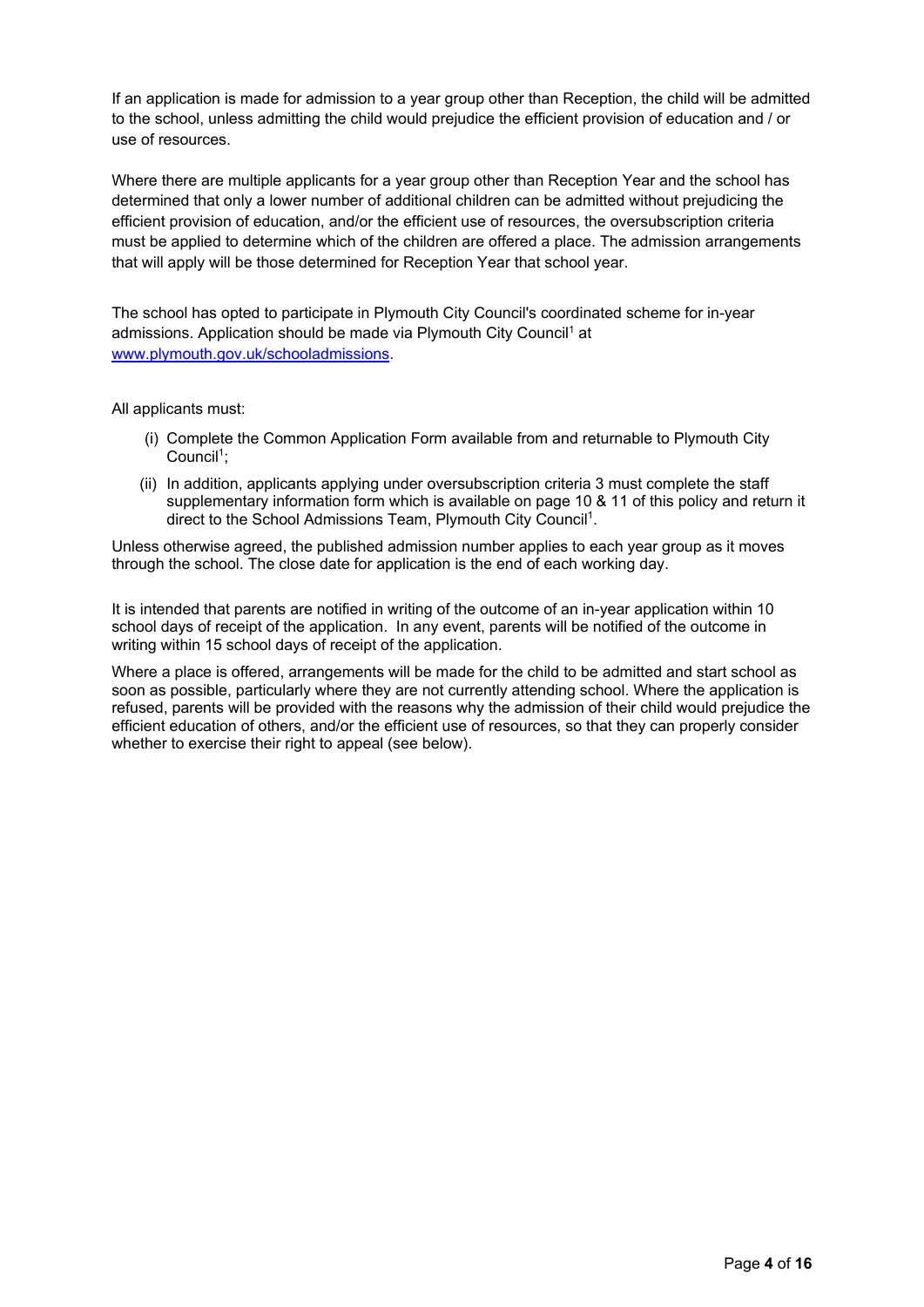# **SECTION 2**

## **Oversubscription criteria for Plymouth primary schools within the Reach South Multi Academy Trust for normal point of entry and in-year admissions**

Children with an Education, Health and Care Plan (EHCP) are admitted to school under separate statutory procedures which are managed by the child's home Local Authority, and not under this policy. A child with an Education, Health and Care Plan (EHCP) which names the school will be admitted. In the normal admission round (i.e. entry to Reception) children with an EHCP will be admitted prior to the allocation of places to other children and the number of places available to other children within the PAN will be reduced.

At the normal point of entry, where there are fewer applicants than the PAN, all children will be offered a place. For in-year admissions, all children will be offered a place unless the school can demonstrate that the admission of an additional child would prejudice the provision of efficient education or the efficient use of resources.

In the event that the school is oversubscribed, the Admission Authority will apply the following oversubscription criteria in order of priority:

1. **Looked after children and all previously looked after children.** A 'looked after child' is a child who is (a) in the care of a Local Authority, or (b) being provided with accommodation by a Local Authority in the exercise of their social services functions (see the definition in Section 22(1) of the Children Act 1989) at the time of making an application to a school. Previously looked after children are children who were looked after, but ceased to be so because they were adopted (or became subject to a child arrangements order or special guardianship order), and children who appear to the Admission Authority to have been in state care outside of England (i.e. in the care of or accommodated by a public authority, religious organisation or any other provider whose sole/main purpose is to benefit society), but ceased to be so as a result of being adopted.

Parents applying for a place in this category may need to provide documentary evidence with their application to confirm the child's status. This may include a signed letter from the child's social worker or former social worker confirming their current or previous status, an adoption, child arrangements or special guardianship order.

In the case of children adopted from state care outside England (as defined above), evidence of having been in state care outside England and of being adopted will be required. Ideally, this should be received by the application deadline in the normal admission round. When assessing the evidence provided, the DfE's guidance [\(accessible](about:blank)  [here\)](about:blank) will be followed.

Where the Virtual School Head has already verified the child's status, parents should let the Local Authority / school know, as there should be no need for further evidence to be provided in this case.

- 2. **Children with a sibling already attending this school at the time of admission**. Children will be classed as siblings if they live at the same home address as defined in this policy, as a single-family unit. This includes a natural or adopted brother or sister, stepbrother or sister, a natural, adopted or foster child of a cohabiting partner, or a foster brother or sister. In all cases the sibling must live with the applicant child as part of the same core family unit. Children who are children of friends or cousins living in the same household with different parents/carers are not included. The sibling's details must be clearly stated in the full application form. Failure to do so may result in this category not being identified and the application being placed in a lower category.
- 3. **Children whose parent/carer is a member of staff employed on a permanent contract at this school** for two or more years at the time at which the application for admission to the school is made or where the member of staff is recruited to fill a vacant post for which there is a demonstrable skill shortage evidenced by completion of the staff supplementary information form1. (This all covers staff working at the school to which the application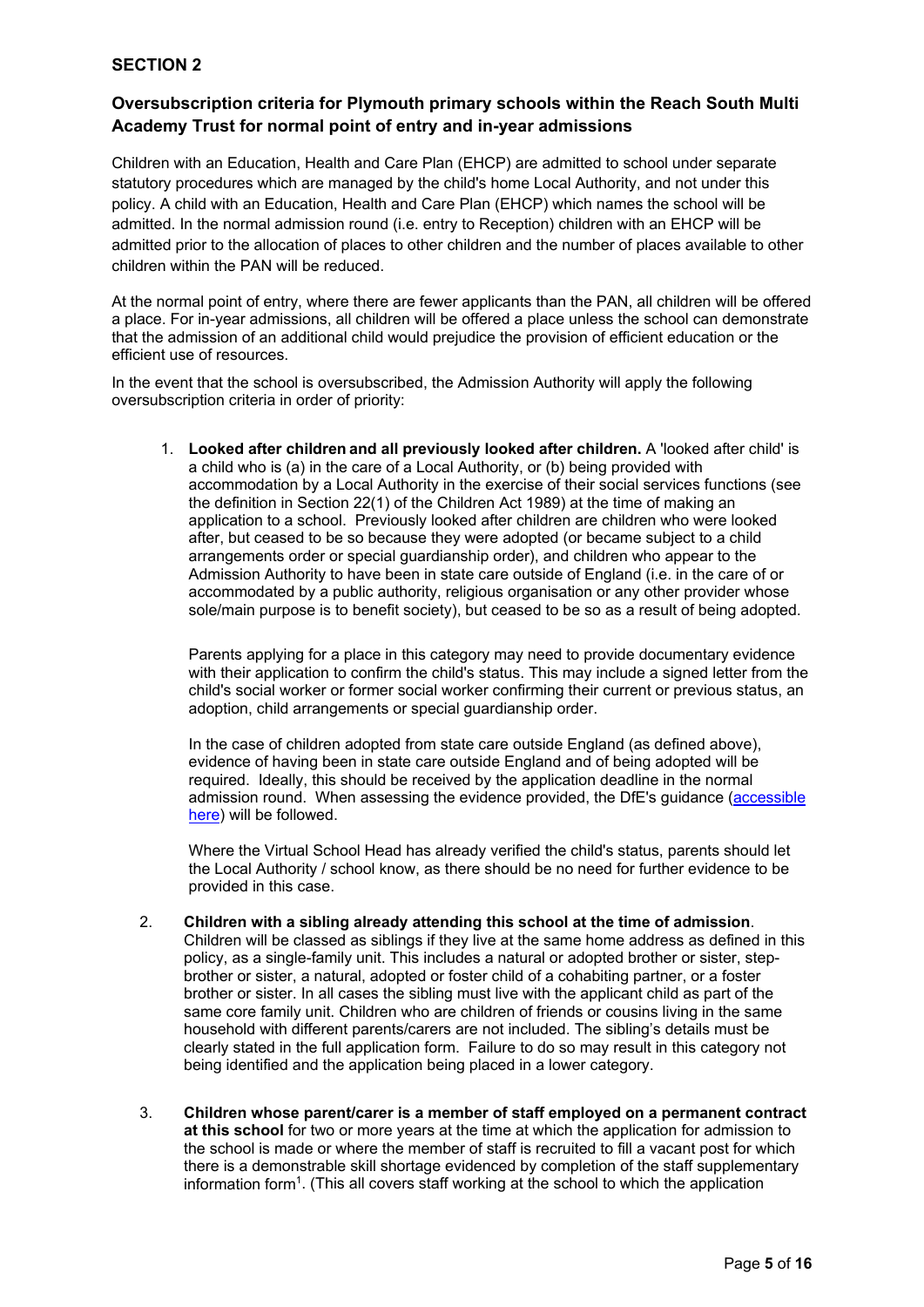relates but does not include staff who work on the school site for other employers);

For the avoidance of doubt a 'child' is defined at the staff member's natural or adopted child, whether living with the staff member or another parent, and a foster child placed with the staff member or a child of the staff member's spouse or cohabiting partner, living with the member of staff at the child's home address as defined by this policy. For the avoidance of doubt, children who are children of friends or cousins living in the same household with different parents/carers are not included, even if they live at the staff member's home address.

Only the employed parent's details must be entered onto the form with no details of another parent being given.

4. **Children who live closest to the school** as determined by the Local Authority as admissions coordinator.

## **NOTES:**

**Admission out of the normal age group:** Places will normally be offered in the year group according to the child's date of birth. A parent has an absolute right to make a request that their child be admitted to a year group other than the child's chronological year group. Parents do not have a right to decide that their child be admitted outside their chronological year group. The request will be considered by Reach South Academy Trust, as Admission Authority, by sending your request to the school, marked for the attention of the Clerk to the Local Governing Body. A decision will be made on the basis of the circumstances of each case and in the best interests of the child concerned. This will include (but is not an exhaustive list) taking account of the parent's views; information about the child's academic, social and emotional development; where relevant, their medical history and the views of a medical professional; whether they have previously been educated out of their normal age group; and whether they may naturally have fallen into a lower age group if it were not for being born prematurely. The Admission Authority will also take into account the views of the Headteacher. Parents must not assume that the decision of one school will transfer with the child to a different school as the decision rests with the individual Admission Authority. The Local Governing Body will notify parents of the outcome of their request formally in writing, explaining its reasons in sufficient detail for parents to understand that decision. Where a request is agreed in principle, this letter should accompany the application for admission subsequently made for a place at the school. Where a request is refused for admission outside of normal age group parents do not have a statutory right of appeal, but they may submit a complaint under the school's published Complaints Policy if they do not believe that their request was properly considered, or the decision of the Trust was reasonable or fair.

## **Request for Admission outside normal age group**

- 1.1 Parents have a right to request that their child is admitted to a year group other than their normal year group at the school. This may be to a year group below or above, and there may be a variety of reasons for making this request. For example, the child might be gifted, suffer from long-term or serious illness, or have been educated overseas and/or used to studying at a different level (these are examples only, not an exhaustive list).
- 1.2 However, parents do not have a right to decide that their child **will** be admitted outside their normal age group. Such requests must be considered by Reach South Academy Trust as the Admission Authority, in order to decide whether or not to agree the request **in principle**, or refuse the request, taking into account the factors set out below.
- 1.3 Requests for admission outside normal age group are not applications for admission, which must still be made in the usual way. Parents are strongly encouraged to make their requests in a timely manner, preferably well ahead of any application deadlines, so that they can obtain a decision in principle which will enable them to make informed decisions when they subsequently apply for admission. A separate request must be made to the Admission Authority for each school being considered.
- 1.4 Reach South Academy Trust as the Admissions Authority will make decisions on the basis of **the circumstances of each case** and in the **best interests of the child concerned**, taking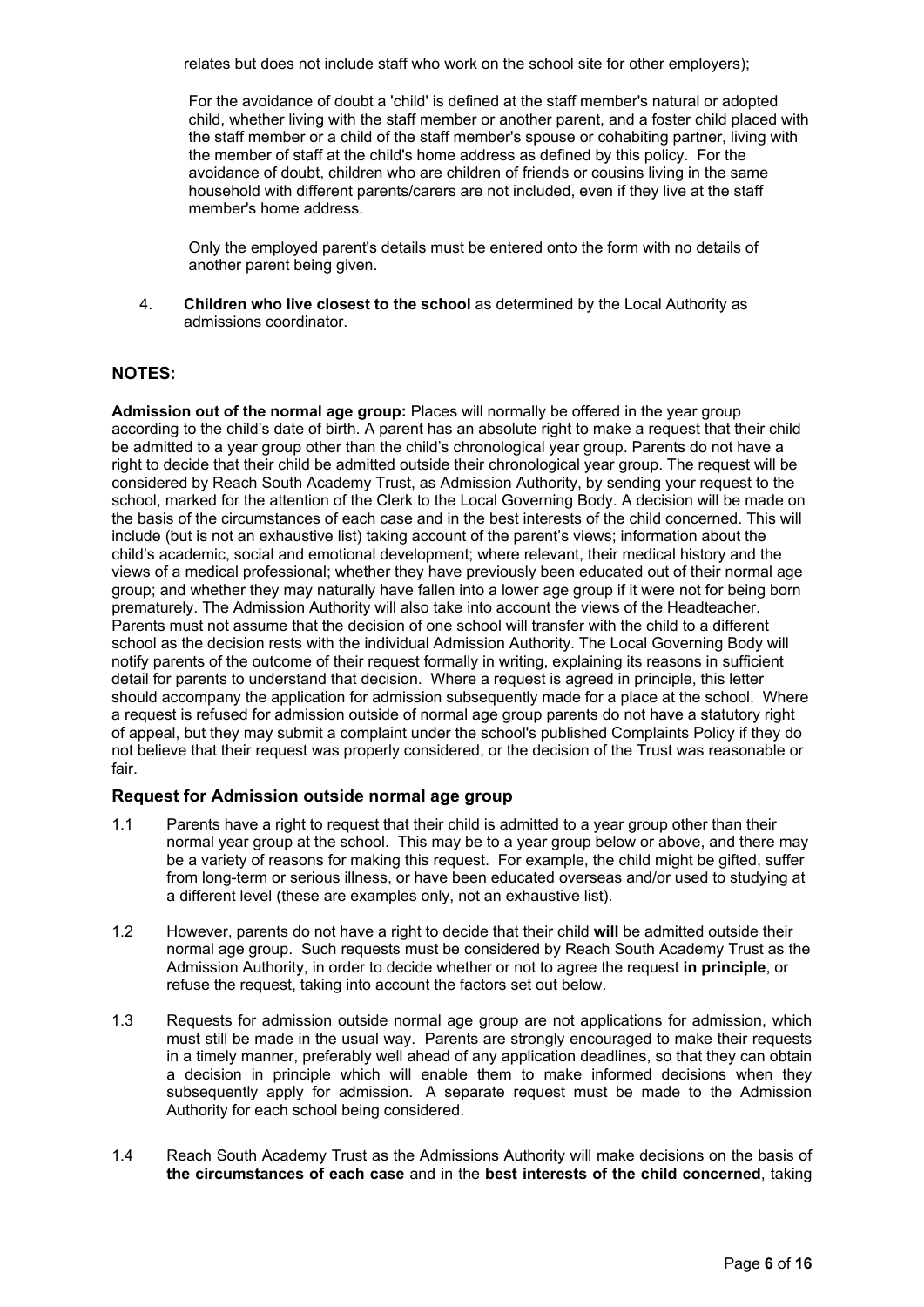into account the parents' views, information about the child's academic, social and emotional development, the child's medical history and the views of their medical professionals, whether they have previously been educated or attended nursery out of their normal age group, and whether they may naturally have fallen into a lower age group, if it were not for being born prematurely. They will also take into account the views of the Headteacher of the Academy and, where provided, the Headteacher of any current or previous school. This is not an exhaustive list, and parents may put forward any matters for the committee to consider.

- 1.5 Parents should make their requests by completing a Request for Admission Outside Normal Age Group Form and submitting it with any supporting documents to the school marked for the attention of the Clerk to the Local Governing Body. This form is available to download on the school's website or in hard copy from the school's main office.
- 1.6 In all cases, the Local Governing Body will notify parents of the outcome of their request formally in writing, explaining its reasons in sufficient detail for parents to understand why it came to that decision. Where the request is agreed in principle, this letter should accompany the application for admission subsequently made for a place at the school.
- 1.7 Parents do not have a statutory right of appeal against a refusal of a request for admission outside normal age group, but they may submit a complaint under the school's published Complaints Policy if they do not believe the request was dealt with properly.

Requests should be made in writing with any supporting documentation marked for the attention of the Clerk to the LGB.

**Appeals:** In the event that an applicant is refused a place at the school, the parent/carer will have the right of appeal to an independent appeal panel. Information relating to the appeal process will be included with refusal letter, together with the details of the parent's right to appeal, where the appeal should be sent and the deadline for an appeal to be lodged with the written grounds of appeal. Further information can also be obtained from the school's website.

**Fraudulent applications/withdrawal of allocated places:** The School Admissions Code allows an offer of a school place to be withdrawn if:

- **i** it has been offered in error or
- **a** parent has not responded within a reasonable period of time or<br>**a** it is established that the offer was obtained through a fraudulent of
- it is established that the offer was obtained through a fraudulent or intentionally misleading application. An example of this would be knowingly using an incorrect home address for a child. In these cases, the application would be considered using the information that the Local Authority believes to be correct, for example using the home address where the Local Authority considers that the child actually lives.

All suspected fraudulent applications will be investigated and if a case is found, it could lead to criminal prosecution.

**Home address:** Any allegations received by the admission authority of people providing false or accommodation addresses when applying for school places shall be fully investigated and, if found to be true, it could lead to a criminal prosecution and withdrawal of an allocated place. Schools have been advised by Plymouth City Council to ask parents/carers to provide proof of residence (for example utility bills) before admitting a child. Plymouth local authority (LA) will also carry out checks as appropriate<sup>1</sup>. A child's home address is defined as the address at which the child is normally resident or, where a child lives at more than one address, the address at which the child lives for the majority of the time. Where the home address is unclear, the Admission Authority will determine the appropriate address taking into account factors such as the address to which the child is registered with their GP, hospital, dentist and / or optician, and / or where child related benefits (if eligible) are payable. For the avoidance of doubt, the application will be processed using the address that meets this definition, rather that the address stated by the parent in the application, if different.

**Children of UK Armed Forces Personnel / crown servants:** Applications for the admission of children of UK service personnel with a confirmed posting, or Crown servants returning from overseas, will be accepted and processed in advance of the family's arrival in the area, as long as the application is accompanied by an official letter giving a relocation date.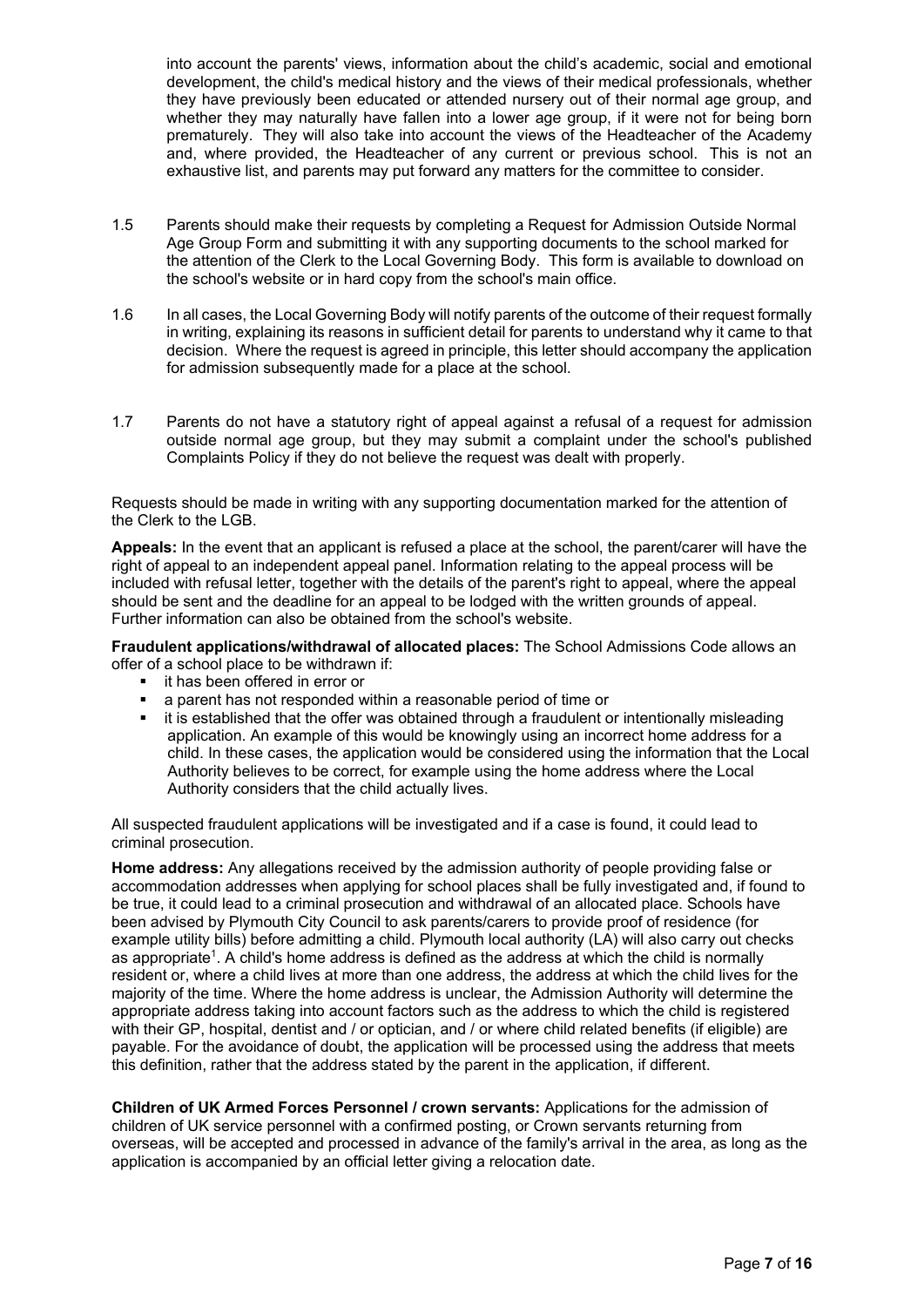The address at which the child will live will be used to apply the oversubscription criteria, provided parents provide some evidence of the intended address. Alternatively, where this is requested by parents, a Unit or quartering address will be used for the purpose of applying the criteria in this policy.

**Mode of study and start date:** There is a legal requirement that all children begin full time education by the beginning of the term following their fifth birthday, this is referred to as compulsory school age. Places are offered to children for admission at the beginning of the September term after the fourth birthday. That is before they reach compulsory school age. All parents can defer admission within the Reception year until the beginning of the term following their child's **fifth** birthday. This is a decision for the parent to make. Parents have a right to defer the date their child starts school, for up to a maximum of two terms (i.e. up until the Easter end of term holiday). Places cannot be deferred or retained beyond this point. Parents also have an absolute right to decide that their child will attend school part time until the child reaches compulsory school age. This right can be exercised throughout the school year (i.e. all three terms in the case of summer born children). Parents may choose to combine these rights. September 2023 is the earliest point for admission to the Reception class at a primary school but is not a compulsory start date.

Those parents who decide that their child should defer must inform the Headteacher. The place offered for their child **will be held open and will not be offered to another child**. Where a parent does not inform the Headteacher that admission is to be deferred and does not send their child to school in September, the place may be withdrawn and offered to another child by 30 September 2023.

For normal point of entry: the expected point of admission will be September 2023. For in-year admissions: where a child is offered a school place following an in-year application, and the offer is accepted, arrangements will be made for the child to start school as soon as possible, particularly where the child is out of school.

**Multiple births:** Defined as the birth of more than one baby from a single pregnancy. In Reception Year, where at least one child achieves an offer of a place at the school within the PAN in the normal way, but their twin, triplet(s) or sibling(s) of a higher multiple birth do not achieve an offer of a place, the school will admit their twin, triplet(s) or sibling(s) of a higher multiple birth to avoid them having to attend different schools even where this means exceeding the PAN. These additional children will be 'excepted pupils' as set out below.

In Years 1 to 6, where at least one child can be accommodated without prejudicing the efficient education of others or use of resources, and without breaching the statutory maximum infant class size, their twins, triplet(s) and sibling(s) of a higher multiple birth will also be offered a place to avoid them having to attend different schools. In Years 1 and 2, these additional children will be 'excepted pupils' as set out below (this does not apply in the other year groups, where the statutory maximum infant class size does not apply).

**Response:** Parents/carers must respond to an allocation of a school place within:

- two weeks of the date of notification of availability of a school place for In-Year admissions
- one week of the date of notification of a school place for Normal Point of Entry.

Responses must be made to Plymouth City Council. In the absence of a response, the offer may be revoked, and the place may be reallocated to someone else. Parent/carers declining the offer of a place should notify the educational arrangements they plan to provide for their child.

**Tie Breaker:** Where there are two or more children in the same category as each other, then the nearer to the school the child lives - as measured by a straight line on the map using Plymouth City Council's electronic mapping system - the higher the priority. Measurement points will be from the spatial locator identified by the National Land and Property Gazetteer. The spatial locator is the address point based on a general internal point. Flats are therefore taken to be the same measurement point regardless of floor of location. If the tie-breaker is not sufficient to distinguish between applicants in a particular category, there will be a random ballot as set out in the School Admissions Code. This will be undertaken by an officer of Plymouth City Council<sup>1</sup> by the operation of an electronic random number generator.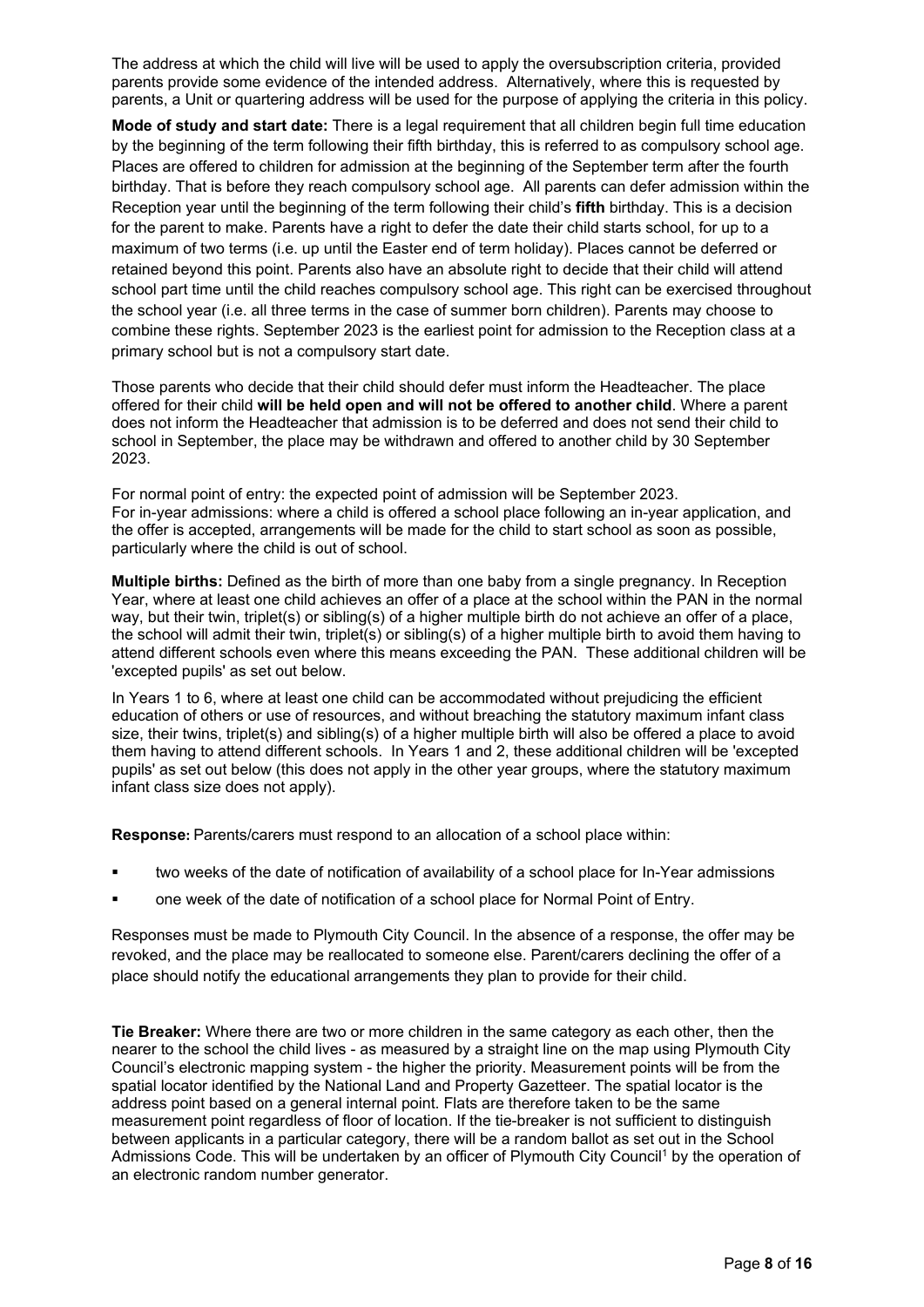**Waiting lists:** Waiting lists will be held in the order of the published oversubscription criteria and will be maintained until the end of the summer holidays 2023 in respect of Reception Year. Any vacancies that arise will be allocated to the child at the top of the waiting list.

Children placed at the school under the Local Authority's Fair Access Protocol will take priority over children on the waiting list.

From 1 September 2023, the in-year admissions scheme applies, and the waiting list procedure will change in that parent/carers will be asked if they wish their child to be added to a waiting list and to confirm their wish for their child to remain on a waiting list in order that the list can be kept up to date.

**Statutory maximum infant class sizes:** The statutory maximum infant class size for Reception Year, Year 1 and Year 2 is 30 pupils per teacher. However, certain categories of children may still be admitted where this would result in a class size exceeding the statutory maximum. These categories are set out in regulations and summarised at Paragraph 2.16 of the School Admissions Code. Where this happens, the additional pupils are 'excepted pupils' who do not count towards the class size until it falls back to 30, when they will no longer be regarded as 'excepted pupils'.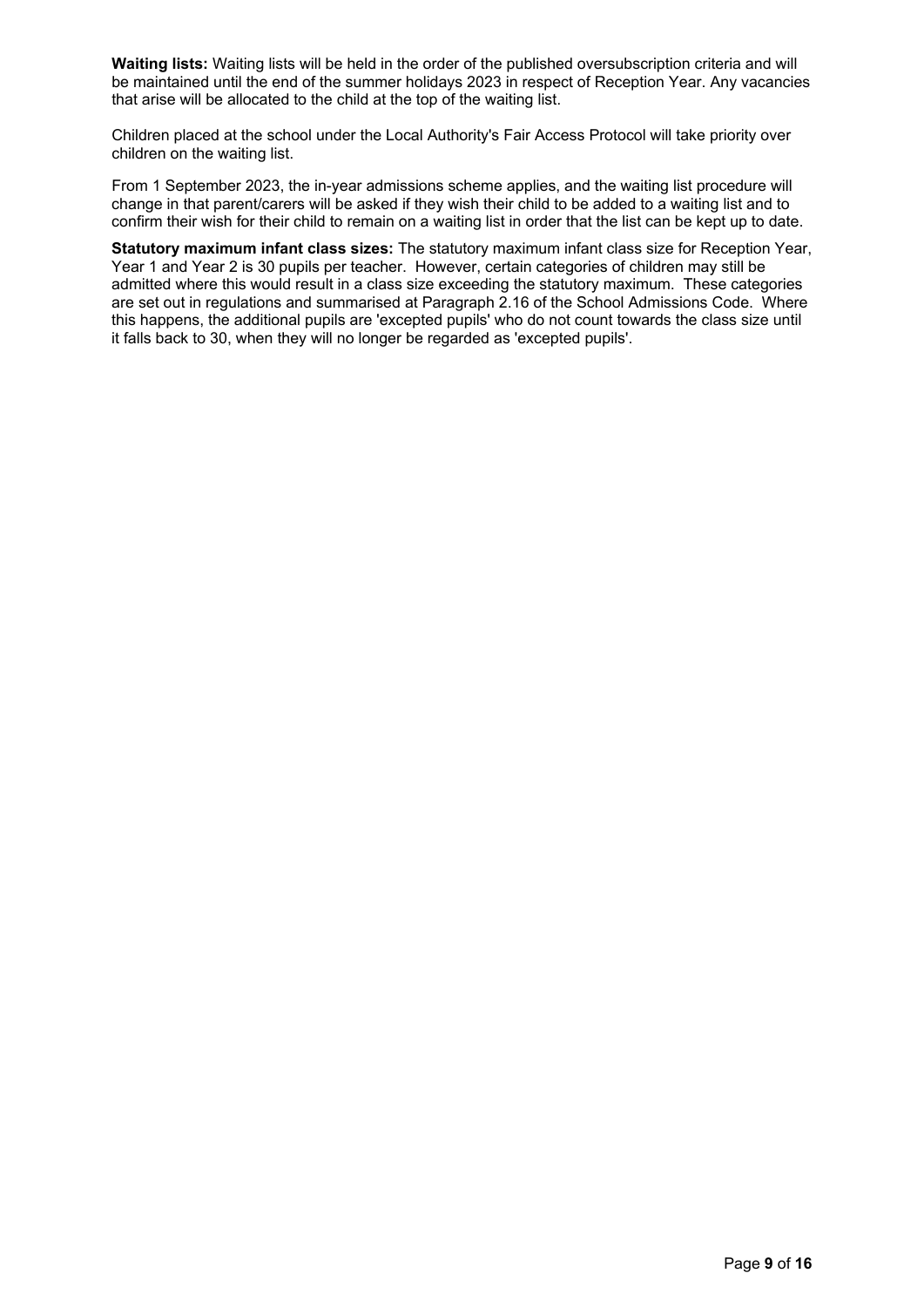# **STAFF SUPPLEMENTARY INFORMATION FORM 2023/2024**

Please note this is a supplementary information form for administration purposes only and is not an application form. It will be used to rank a submitted application according to the published admission criteria.

**Only complete this form if you are:**

**a) A member of staff employed on a permanent contract by the school (and working at the school applied for) for two or more years at the time at which the application for admission to the school is made;**

**or**

- **b) A member of staff recruited to fill a vacant post for which there is a demonstrable skill shortage.**
- 1. If you are applying under a) or b) above, you need to take this form to the school of employment for the school to complete part B. You then need to return the completed form by 15 January 2023 to be included in the normal point of entry allocations made on 17 April 2023. Forms received after this date will still be considered but will not be included within the first allocation round. For an in-year admission to any year group, the form should be submitted with the application form. Return the form to: [school.admissions@plymouth.gov.uk](mailto:school.admissions@plymouth.gov.uk)

| Child's full name:                         |  |
|--------------------------------------------|--|
| Date of birth:                             |  |
| Member of staff employed by the<br>school: |  |
| Name of parent/carer:                      |  |
| Relationship to child:                     |  |
| Signature:                                 |  |
| Date:                                      |  |

## **Part A - To be completed by the parent/carer**

## **Data Protection**

The information collected on this form will be processed and may be stored electronically by the school in compliance with the Data Protection Act. The data may be shared with Plymouth City Council or other agents of the school, but only for administrative or other service provision purposes and with Government Departments where there is a legal requirement to do so. In accordance with the School Admissions Code, should information given be found to be fraudulent then the offer of a school place can be withdrawn. If you would like further information about Data Protection, please contact the school. By signing or submitting this form you acknowledge that you have read, understood and agreed to this data processing.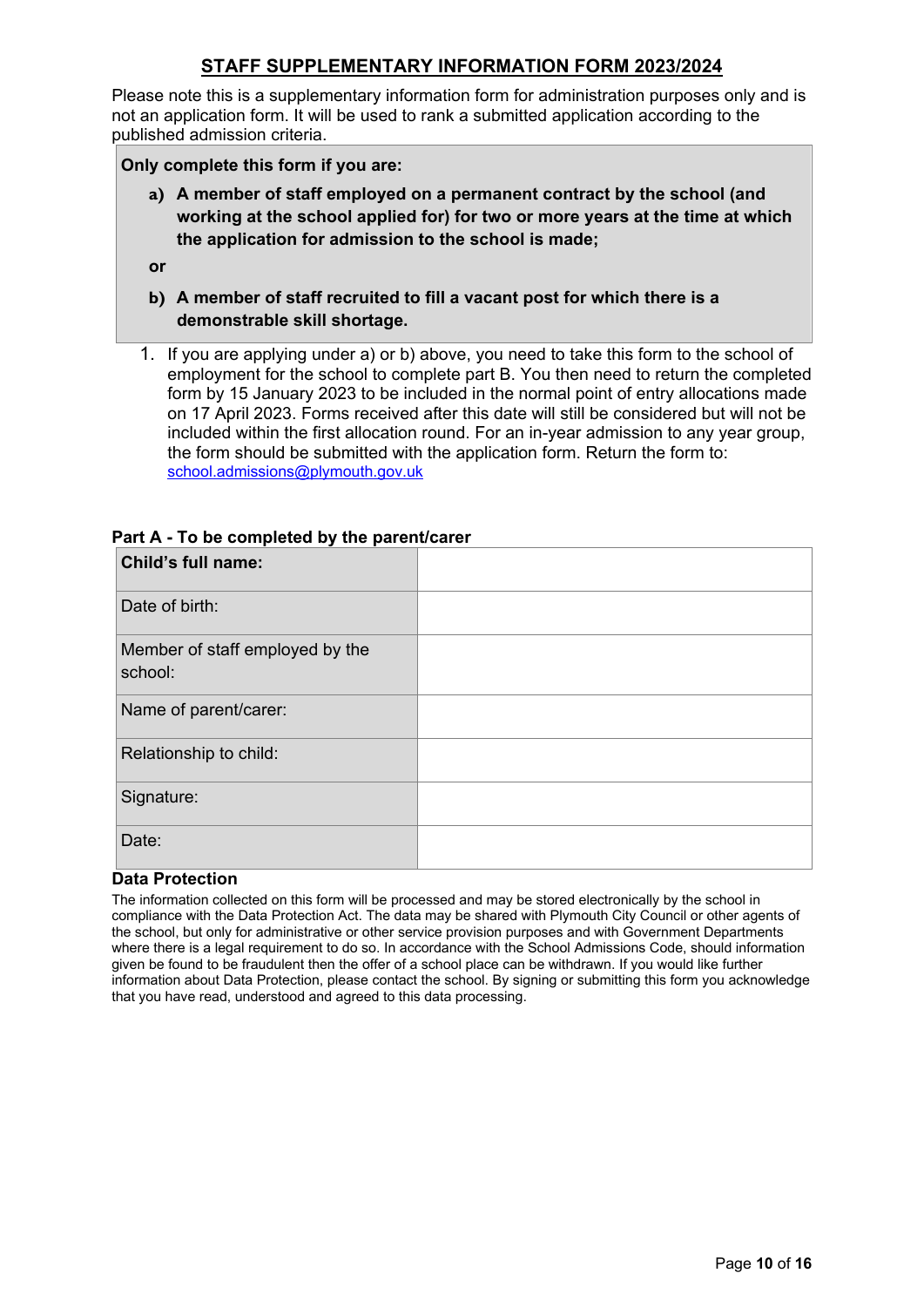| The above named member of staff<br>is employed in the following<br>capacity: | A member of staff<br>employed on a<br>permanent contract by<br>the school (and<br>working at the school<br>applied for) for two or<br>more years at the time<br>at which the<br>application for<br>admission to the<br>school is made<br><b>Yes</b> | A member of staff<br>recruited to fill a vacant<br>post for which there is<br>a demonstrable skill<br>shortage<br>$\Box$ Yes |
|------------------------------------------------------------------------------|-----------------------------------------------------------------------------------------------------------------------------------------------------------------------------------------------------------------------------------------------------|------------------------------------------------------------------------------------------------------------------------------|
| Name of school:                                                              |                                                                                                                                                                                                                                                     |                                                                                                                              |
| Name of person completing the<br>form:                                       |                                                                                                                                                                                                                                                     |                                                                                                                              |
| Position held in school:                                                     |                                                                                                                                                                                                                                                     |                                                                                                                              |
| Signature:                                                                   |                                                                                                                                                                                                                                                     |                                                                                                                              |
| Date:                                                                        |                                                                                                                                                                                                                                                     |                                                                                                                              |
| Telephone number:                                                            |                                                                                                                                                                                                                                                     |                                                                                                                              |

**PART B - To be completed by the school of employment**

## **Data Protection**

The information collected on this form will be processed and may be stored electronically by the school in compliance with the Data Protection Act. The data may be shared with Plymouth City Council or other agents of the school, but only for administrative or other service provision purposes and with Government Departments where there is a legal requirement to do so. In accordance with the School Admissions Code, should information given be found to be fraudulent then the offer of a school place can be withdrawn. If you would like further information about Data Protection, please contact the school. By signing or submitting this form you acknowledge that you have read, understood and agreed to this data processing.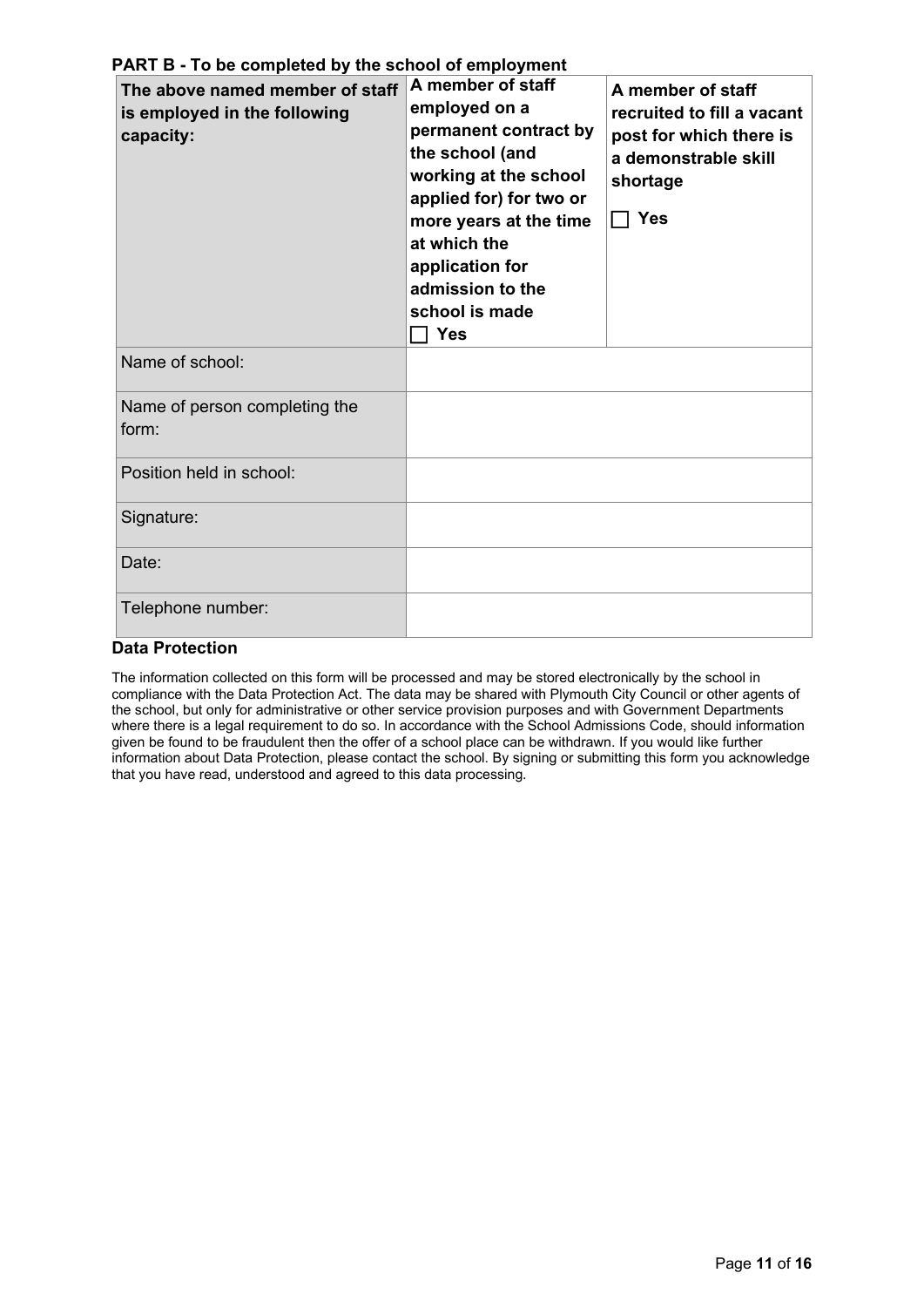# **SECTION 3**

# **Published admission number (PAN)**

| <b>Primary School</b>              | 2023/2024 |
|------------------------------------|-----------|
| Drake Primary Academy              | 30        |
| Goosewell Primary Academy          | 90        |
| <b>High Street Primary Academy</b> | 30        |
| Marlborough Primary Academy        | 30        |
| Morice Town Primary Academy        | 30        |
| <b>Pilgrim Primary Academy</b>     | 60        |
| Stoke Damerel Primary School       | 60        |
| <b>Stuart Road Primary School</b>  | 30        |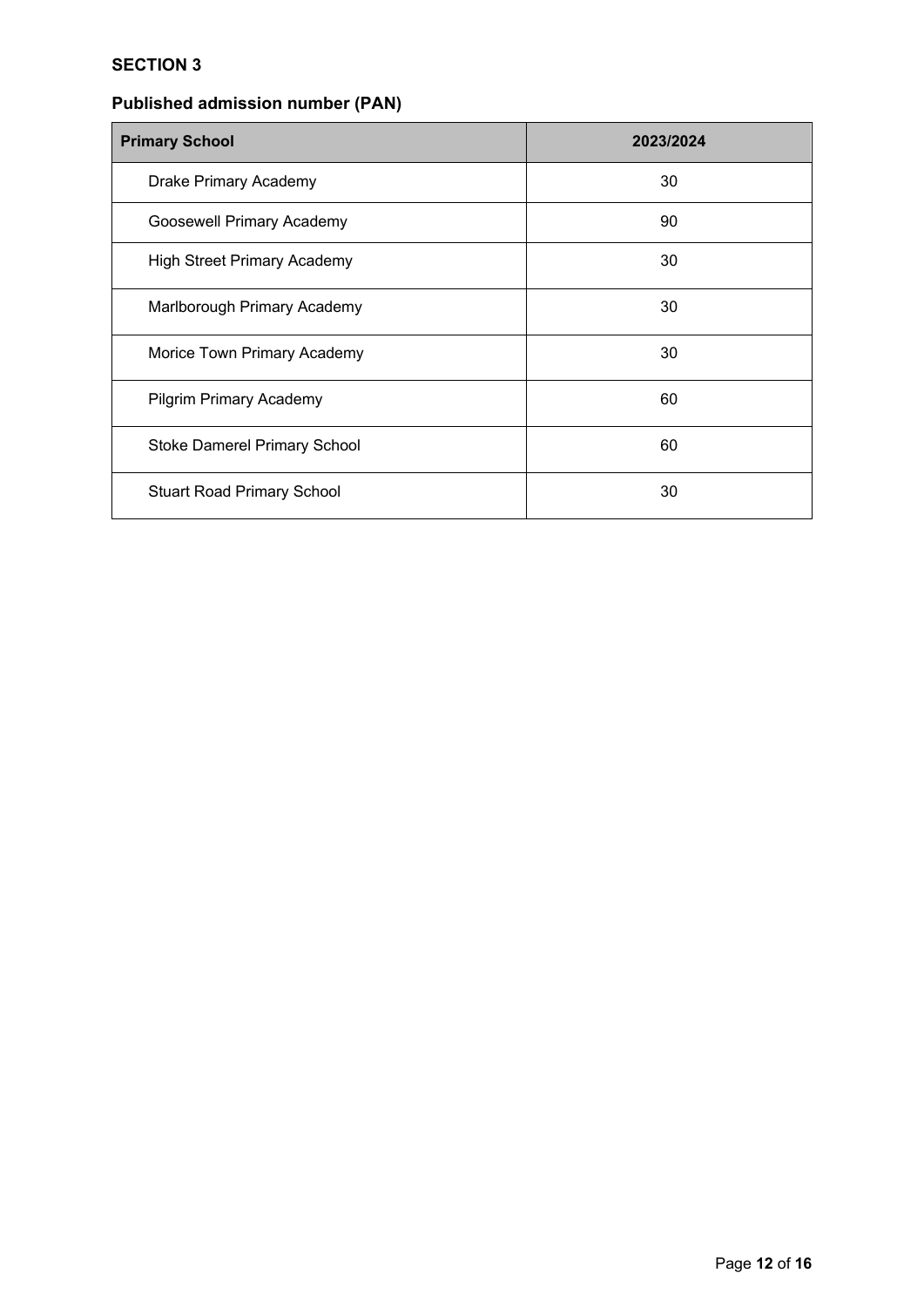## **CONTACTS AND FURTHER INFORMATION**

#### **Reach South Multi Academy Trust**

Telephone: 01752 987060 [info@reachsouth.org](mailto:info@reachsouth.org)

#### **Drake Primary Academy**

1 Johnston Terrace Ope Keyham Plymouth PL2 2EN Telephone: 01752 567649 [drake.primary.school@plymouth.gov.uk](mailto:drake.primary.school@plymouth.gov.uk) [www.drakeprimaryschool.co.uk](http://www.drakeprimaryschool.co.uk/)

## **Goosewell Primary Academy**

Goosewell Road Plymstock Plymouth Plymouth PL9 9HD Telephone: 01752 482960 [admin@goosewell.plymouth.sch.uk](mailto:goosewell.primary.school@plymouth.gov.uk) [www.goosewell.plymouth.sch.uk](http://www.goosewell.plymouth.sch.uk/)

## **High Street Primary Academy**

High Street **Stonehouse** Plymouth Devon PL1 3SJ Telephone: 01752 225649 [high.st.primary.school@plymouth.gov.uk](mailto:high.st.primary.school@plymouth.gov.uk) [www.highstreet.plymouth.sch.uk](http://www.highstreet.plymouth.sch.uk/)

#### **Marlborough Primary Academy**

Morice Square Devonport Plymouth PL1 4NJ Telephone: 01752 567681

[marlborough.primary.school@plymouth.gov.uk](mailto:marlborough.primary.school@plymouth.gov.uk) [www.marlborough.plymouth.sch.uk](http://www.marlborough.plymouth.sch.uk/)

## **Morice Town Primary Academy**

Charlotte Street Devonport Plymouth PL2 1RJ Telephone: 01752 567609

[morice.town.primary.school@plymouth.gov.uk](mailto:morice.town.primary.school@plymouth.gov.uk) [www.moricetown.plymouth.sch.uk](http://www.moricetown.plymouth.sch.uk/)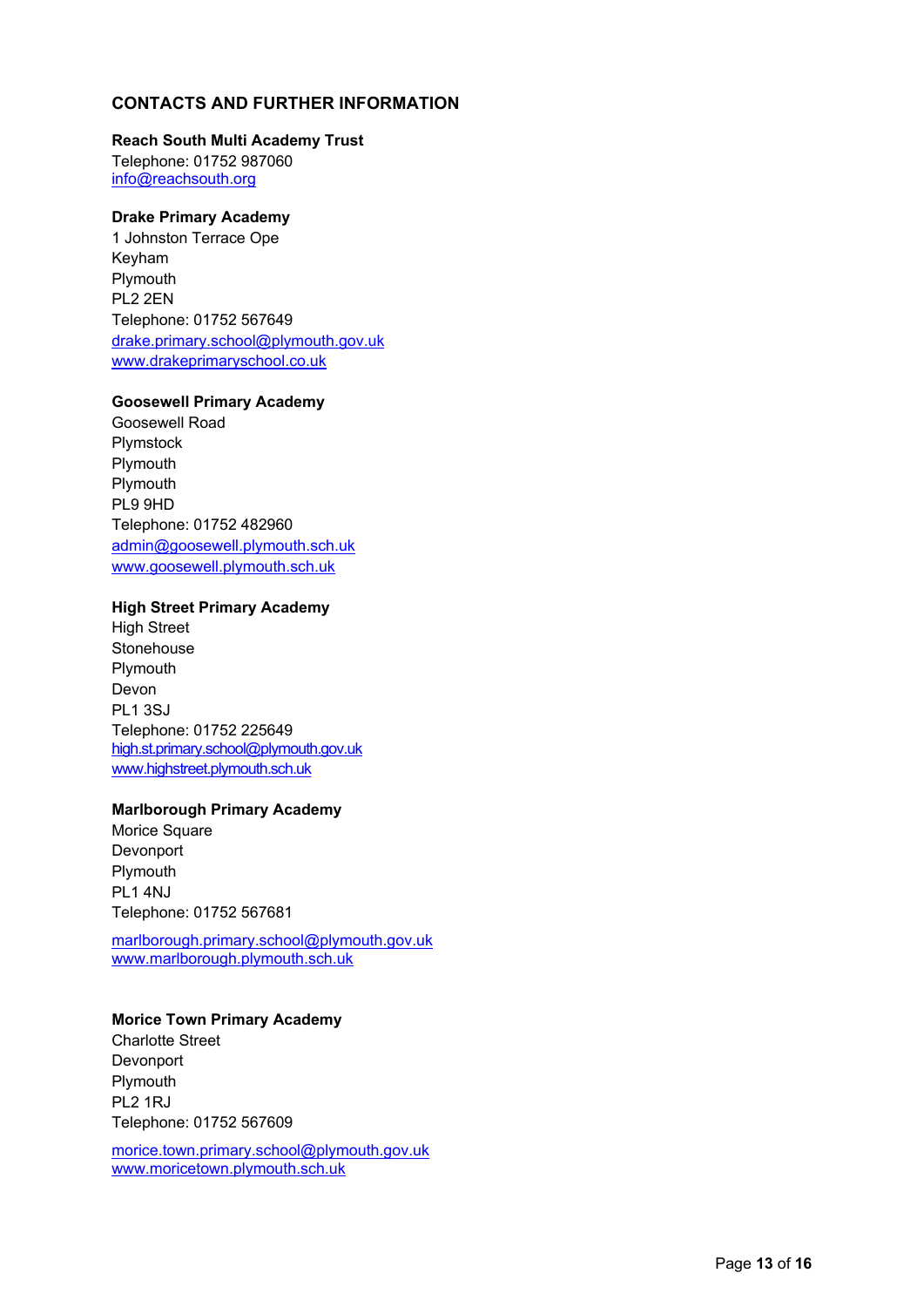**Pilgrim Primary Academy** Oxford Street Plymouth PL1 5BQ Telephone: 01752 225319 [contactus@ppsonline.org](mailto:contactus@ppsonline.org) [www.pilgrimprimaryschool.co.uk](http://www.pilgrimprimaryschool.co.uk/)

#### **Stoke Damerel Primary School**

Collingwood Road Stoke **Plymouth** PL1 5PA Telephone: 01752 567686 [stoke.damerel.primary.school@plymouth.gov.uk](mailto:stoke.damerel.primary.school@plymouth.gov.uk) [www.sdps.co.uk](http://www.sdps.co.uk/)

## **Stuart Road Primary School**

Palmerston Street Stoke Plymouth PL1 5LL Telephone: 01752 567668 [admin@srps.plymouth.sch.uk](mailto:admin@srps.plymouth.sch.uk) [www.stuartroad.org](http://www.stuartroad.org/)

#### **Plymouth School Admissions Team**

Telephone: 01752 307469 (line open 11am to 3pm)

The website at [www.plymouth.gov.uk/schooladmissions](http://www.plymouth.gov.uk/schooladmissions) has information about applying for a place at a school, school appeals and the coordinated schemes of admission.

**School Appeals** Telephone 01752 398164

#### **Inclusion, Attendance and Welfare Service**

Telephone 01752 307405 [www.plymouth.gov.uk/schoolsandeducation/attendancebehaviourandwelfare](http://www.plymouth.gov.uk/schoolsandeducation/attendancebehaviourandwelfare)

**The Department for Education Schools (DFE)** Telephone: 0370 000 2288 [www.education.gov.uk](http://www.education.gov.uk/)

**Office of the Schools Adjudicator**  [www.education.gov.uk/schoolsadjudicator](http://www.education.gov.uk/schoolsadjudicator)

**Plymouth Information, Advice and Support for SEND** Telephone 01752 258933 or 0800 953 1131 [www.plymouthias.org.uk](http://www.plymouthias.org.uk/)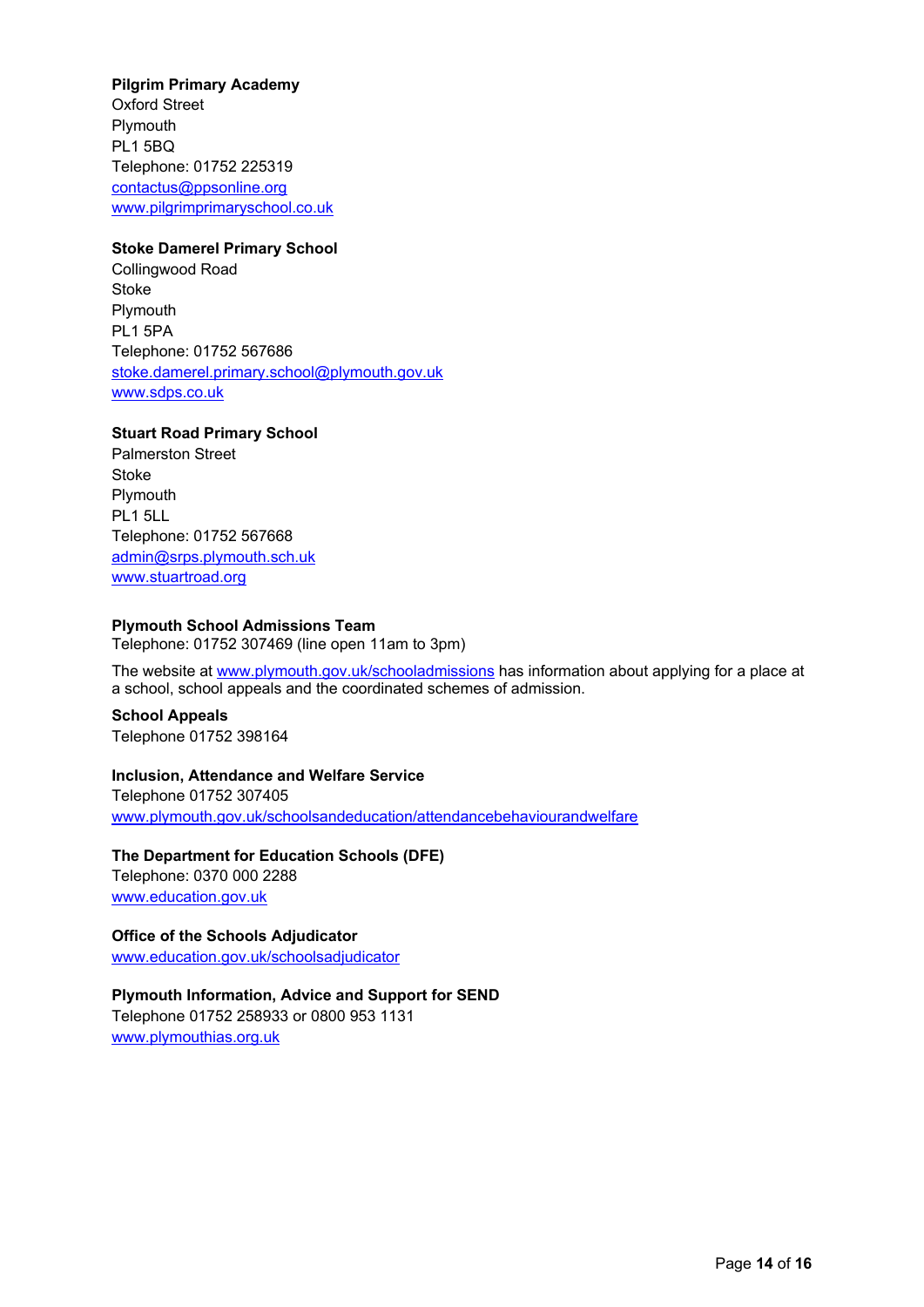# **APPENDIX A POLICY FOR DELAYED ADMISSION TO RECEPTION YEAR GROUP**

# **The Policy will apply to requests for summer born children to delay admission to Reception**

## **Introduction**

This policy document sets out the process and criteria for considering requests to delay admission to school for summer born children. This policy applies to all pupils with the exception of those holding or undergoing assessment for an Education Health & Care Plan whose parent(s)/carer(s) should contact the Borough's Special Educational Needs Team for advice.

Parents have a right to request that their child is admitted to a year group other than their normal year group at the school and have the right to ask for their child to defer entry to school.

## **1 Delayed Entry for Summer Born Children**

- 1.1 Children born between 1 April and 31 August (known as 'summer born children') do not reach compulsory school age (CSA) until 31 August and are therefore not legally required to start school until one school year after they became entitled to a full-time place in Reception Year.
- 1.2 Parents of summer born children can defer their child's place for one or two terms and/or choose for their child to attend part-time throughout the school year, as set out above. However, they cannot defer their child's place for a whole school year and still retain it. If they do not want their child to start school at all until the following year, they will need to refuse the offer of a place and apply for admission again the next year.
- 1.3 However, where a summer born child is admitted one school year later than usual, the default position is that this would be to Year 1 with their normal age group. This means a) they will have missed Reception Year entirely, and b) they will only achieve an offer of a place if there is one available in Year 1. Where a parent in this position wishes their child to be admitted to Reception Year it is treated as admission outside the normal age group. In this case the process as set out in section 2 below applies
- 1.4 Parents can, however, make a request for their child to be admitted one year later than usual, outside their normal age group, to Reception Year. The procedure for making these requests is set out below, however parents should note that, unlike with deferred/delayed entry and parttime attendance, there is no absolute right for a child to be admitted outside their normal age group - this is at the discretion of the Admission Authority for the school involved.
- 1.5 Parents are strongly encouraged to make their requests in a timely manner, preferably well ahead of any application deadlines, so that they can obtain a decision in principle which will enable them to make informed decisions when they subsequently apply for admission.

## **2 Requests for Admission Outside Normal Age Group**

- 2.1 Parents have a right to request that their child is admitted to a year group other than their normal year group at the school. This may be to a year group below or above, and there may be a variety of reasons for making this request. For example, the child might be gifted, suffer from long-term or serious illness, or have been educated overseas and/or used to studying at a different level (these are examples only, not an exhaustive list).
- 2.2 However, parents do not have a right to decide that their child **will** be admitted outside their normal age group. Such requests must be considered by Reach South, as the Admissions Authority, in order to decide whether or not to agree the request **in principle**, or refuse the request, taking into account the factors set out below.
- 2.3 Requests for admission outside normal age group are not applications for admission, which must still be made in the usual way. Parents are strongly encouraged to make their requests in a timely manner, preferably well ahead of any application deadlines, so that they can obtain a decision in principle which will enable them to make informed decisions when they